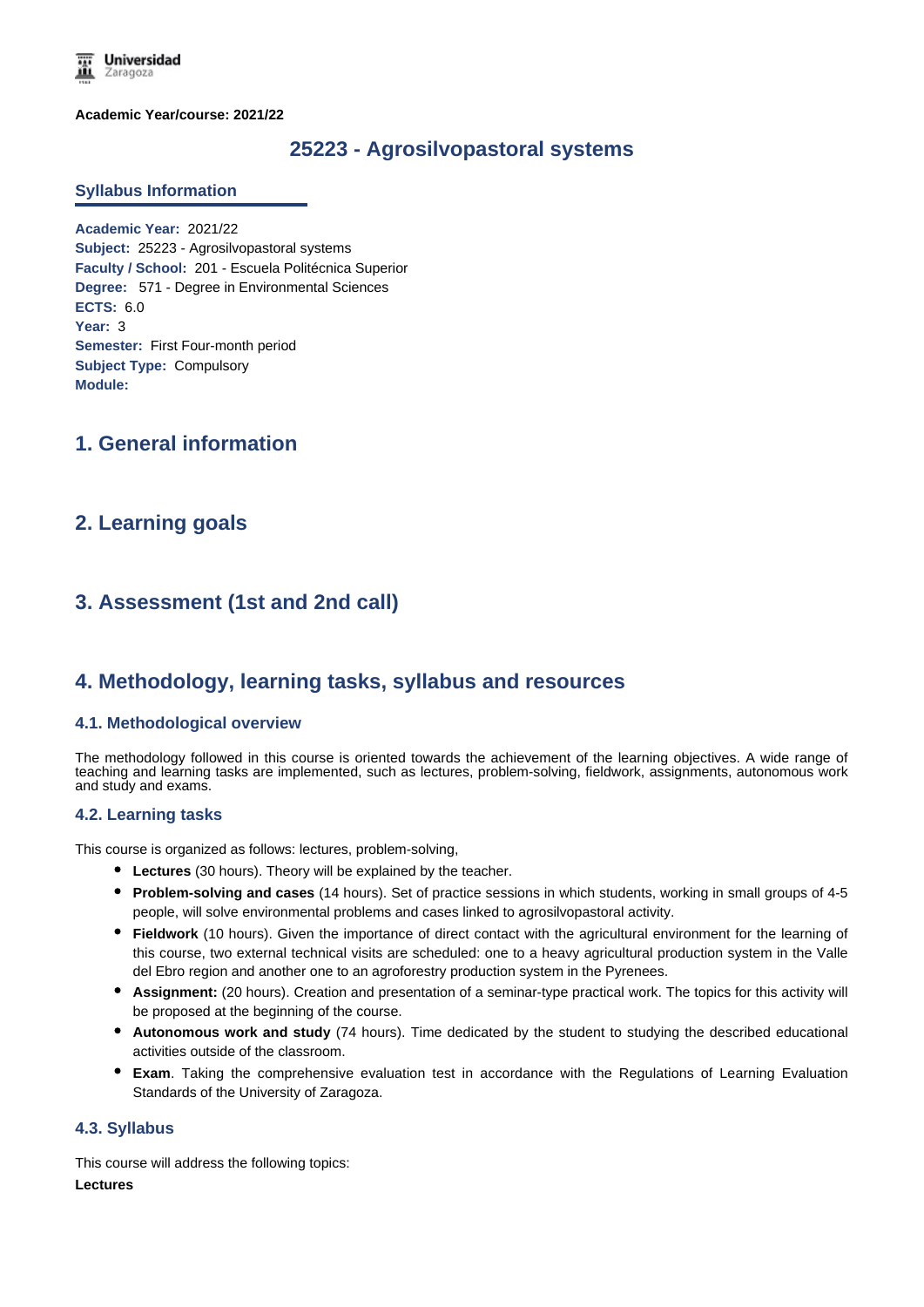#### Section I: Fundamentals of Agriculture

- 1. Origin of Agriculture
- 2. Agriculture and Environment
- 3. Sustainable Agricultural Production
- 4. Soil and Fertility Management
- 5. Water Management
- 6. Genetic Resources
- 7. Crop Protection

### Section II: Agroforestry Systems

- 8. Agricultural Systems
- 9. Silvopastoral Systems

## Section III. Agricultural Policy

- 10. Community Agricultural Policy
- 11. Good Agricultural Practices Catalog
- 12. Agri-environmental Mesures
- 13. Vulnerable Areas
- 14. Rural Development

### **Practice sessions**

- 1. Nitrogen Fertilization in Integrated Production.
- 2. Calculation of the Water Needs of Crops.
- 3. Selection of Plant Material in an Orchard.
- 4. Control of an Invasive Species in Port Pastures.
- 5. Estimation of Production, Biodiversity and Quality of Forage in Hay Meadows.
- 6. Estimation of Stock Densities via GIS.
- 7. Efficiency in the Use of Irrigation Water.

## **4.4. Course planning and calendar**

The course will consist of 30 theory classes (approximately one topic per two hours in class) and 10 practical activities (7 for solving problems and cases, 2 for technical visits and 1 for the educational paper) of varying lengths.

- Week 1:
	- Theory: Origin of Agriculture
	- Practice: Course Papers: selection of topics
- Week 2:
	- Theory: Agriculture and Environment
	- Practice: Technical Visit for Agroforestry Activity in a valley in the Aragon Pyrenees
- Week 3:
	- Theory: Sustainable Agricultural Production
	- Practice: Technical Visit for Irrigated Crops
- Week 4:
	- Theory: Soil and Fertility Management
	- Practice: Fertilization of Crops
- Week 5:
	- Theory: Water Management
	- Practice: Water Needs of Crops
- Week 6:
	- Theory: Genetic Resources
	- Practice: Plant Material in Orchards and Environmental Conditioners
- Week 7:
	- Theory: Crop Protection
	- Practice: Control of an Invasive Species in Port Pastures
- Week 8:
	- Theory: Agricultural Systems